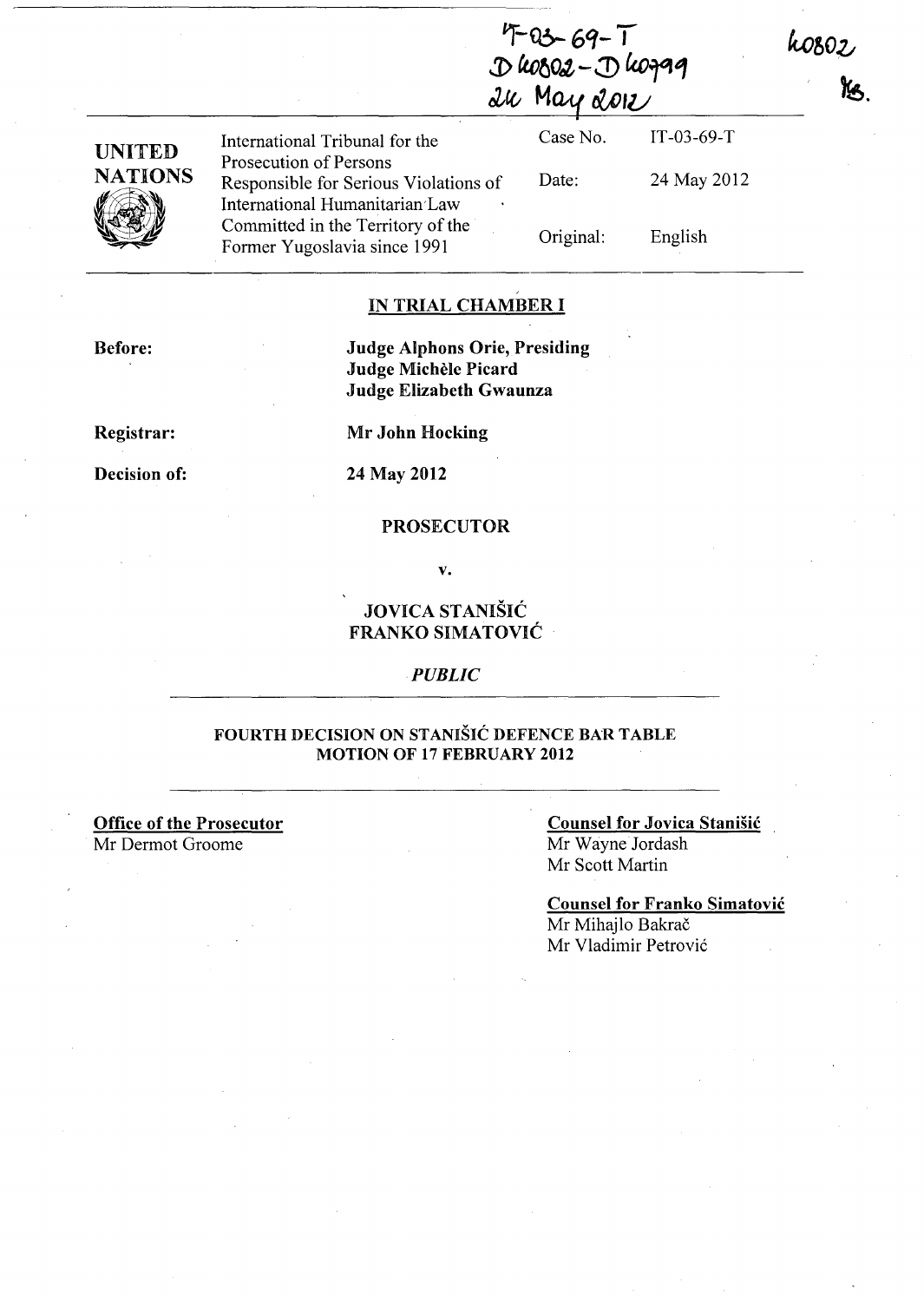## **I. PROCEDURAL HISTORY**

1. On 17 February 2012, the Stanišić Defence ("Defence") filed the Stanišić Motion for Admission of Documents through the Bar Table, by which it requested the admission into evidence of 674 documents from the bar table ("Motion").<sup>1</sup> On 23 March 2012, the Prosecution filed its response.<sup>2</sup> The Simatović Defence did not respond to the Motion.

2. On 23 May 2012, the Chamber issued its first decision on the Motion ("First Decision"). The Chamber refers to the First Decision for a detailed synopsis of the procedural history and submissions in respect of the Motion.<sup>3</sup>

**II. APPLICABLE LAW** 

3. The Chamber recalls and refers to the applicable law governing the admission of documents from the bar table as set out in a previous decision. <sup>4</sup>

# **III. DISCUSSION**

4. By the Motion, the Defence requests the admission into evidence of over 670 documents which amount to more than 12,400 pages in total. These documents, if admitted, would constitute a very substantial part of the trial record. Due to the sheer number and volume of the documents submitted, the Chamber has decided to divide its decision on the Motion into separate decisions so as to afford the Defence sufficient notice of the Chamber's position with respect to each category of documents as soon as practically possible.

5. The present decision will address the request for admission of one category of documents included in the Third Bar Table Chart, namely intercepts.<sup>5</sup> The Chamber will issue further decisions on the remainder of the Motion.

6. **In** relation to Rule 65 fer nos 919 and 922, the Defence submits that they are relevant as they demonstrate that Mr. Stanisić ("Accused") did not contribute to a joint criminal enterprise as alleged by the Prosecution.<sup>6</sup> With regard to Rule 65 *ter* nos 917 and 928, the Defence submits that

Stanisic Motion for Admission of Documents through the Bar Table, with Confidential Annexes A, B, and C, 17 February 2012.

 $\overline{2}$ Prosecution Response to Stanišić Motion and Additional Motion for Admission of Documents into Evidence through the Bar Table, with Confidential Annexes A and B, 23 March 2012 ("Response").

 $\overline{\mathbf{3}}$ First Decision, paras 1-8.

<sup>4</sup>  First Decision, paras 9-10.

 $\overline{\mathbf{5}}$ Motion, Confidential Annex C, pp. 51-68.

 $\sqrt{6}$ Ibid, pp. 65-66.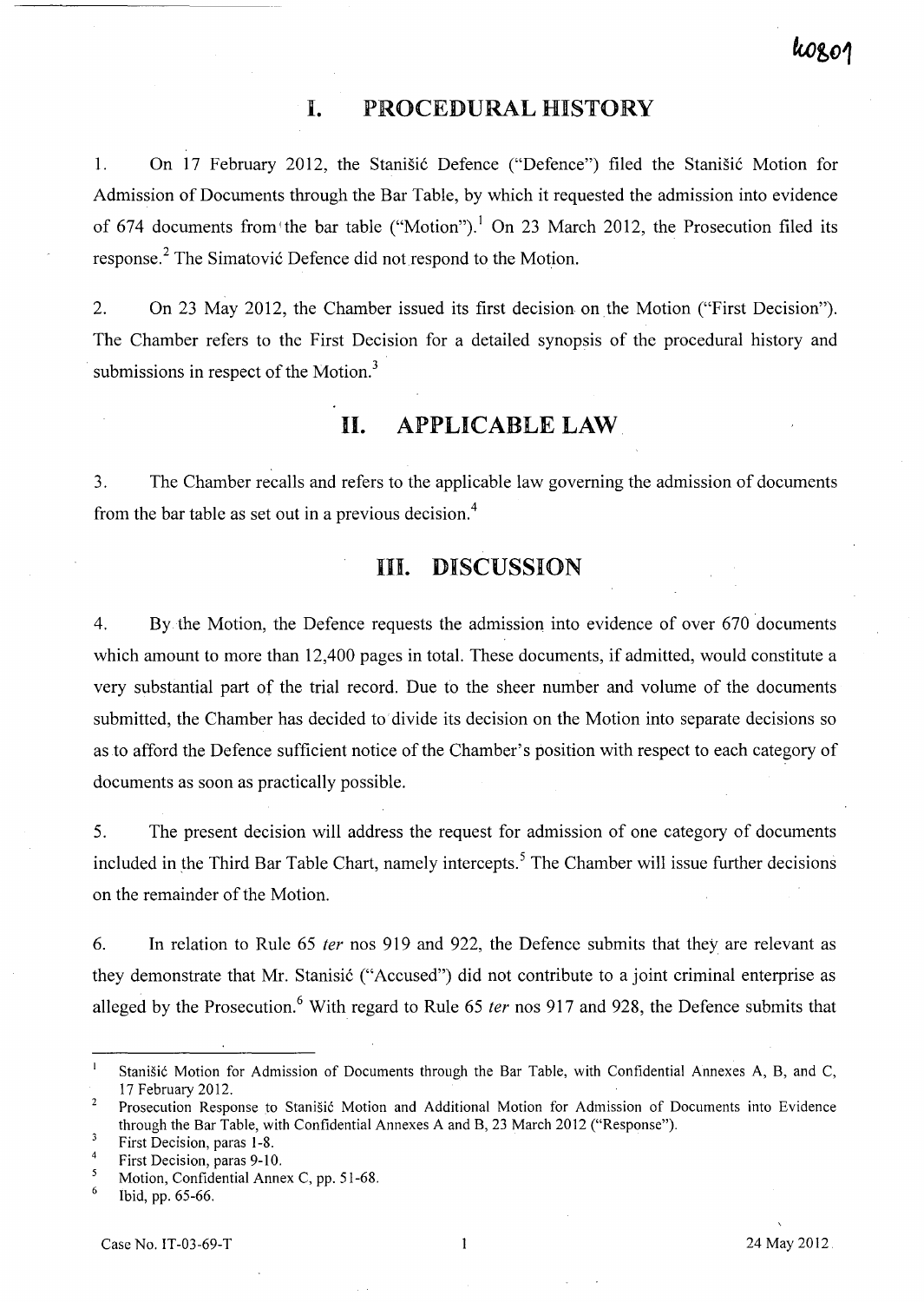they demonstrate that the Accused's "alleged messenger role was non-existent or negligible".<sup>7</sup> The Defence further submits that Rule 65 *ter* no. 928 undermines the Prosecution's contention that there was a "criminal purpose that encompassed Croatia in late 1991".<sup>8</sup>

7. The Prosecution does not object to admission of these documents but contends that, while they have "some relevance", they have "very little, if any, probative value". <sup>9</sup> The Prosecution, in effect, suggests that the intercepts lack probative value because they are not supportive of the purpose for which the Defence seeks to tender them. Further, the Prosecution suggests that the negative inferences that the Defence seeks to draw from the intercepts do not undermine the substance of the Prosecution's case.<sup>10</sup>

8. The Chamber considers that the Prosecution submissions are, broadly speaking, objections as to the manner in which the Defence characterises the intercepts. The tendering party's characterisation of the evidence and the final conclusions, if any, to be drawn from that evidence are not determinative of the test for admission set out in Rule 89 (C). In this instance, the Defence has satisfied the test in Rule 89 (C) by demonstrating with sufficient clarity and specificity (i) the relevance and probative value of the documents and (ii) where the documents fit into its case ..

9. With regard to the remaining intercepts, namely Rule 65 *ter* nos 787, 790, 793, 801, 824, 789, 2264, 806, 807, 810, 811, 812, 821, 823, 826, 838, 847, 850, 851, 852, 854, 855, 857, 893, 894, 897, 901, 902, 904, 905, 907, 908, 909, 911, 912,915, 930, 934, 945, 949, ID02847, and 1D04546, the Prosecution has presented further comments specifically referring to the Defence's characterisation of the documents.<sup>11</sup> As discussed above, the Chamber considers that these arguments do not affect admissibility. Additionally, the Prosecution does not object to their admission. The Chamber considers that the Defence has demonstrated with sufficient clarity and specificity (i) the relevance and probative value of the documents and (ii) where the documents fit into its case. The Chamber observes that the original *B/C/S* version of the document bearing Rule *65 ter* no. 897 is not uploaded on e-Court.

10. Notwithstanding the above, the Defence is introducing a number of these documents in order to show a *negative,* i.e. that something did not occur because the document made no reference to it. When such documents are tendered from the bar table, if viewed in isolation and without context provided by a tendering witness, there is a risk that less weight will ultimately be ascribed

 $\overline{7}$ Ibid, citing pp. 51,56.

<sup>8</sup> Ibid. p. 66.

<sup>&</sup>lt;sup>9</sup> Response, Confidential Annex A, pp. 373-375.

 $\frac{10}{11}$  Ibid, pp. 374-375.

Ibid, pp. 354-373, 375-377.